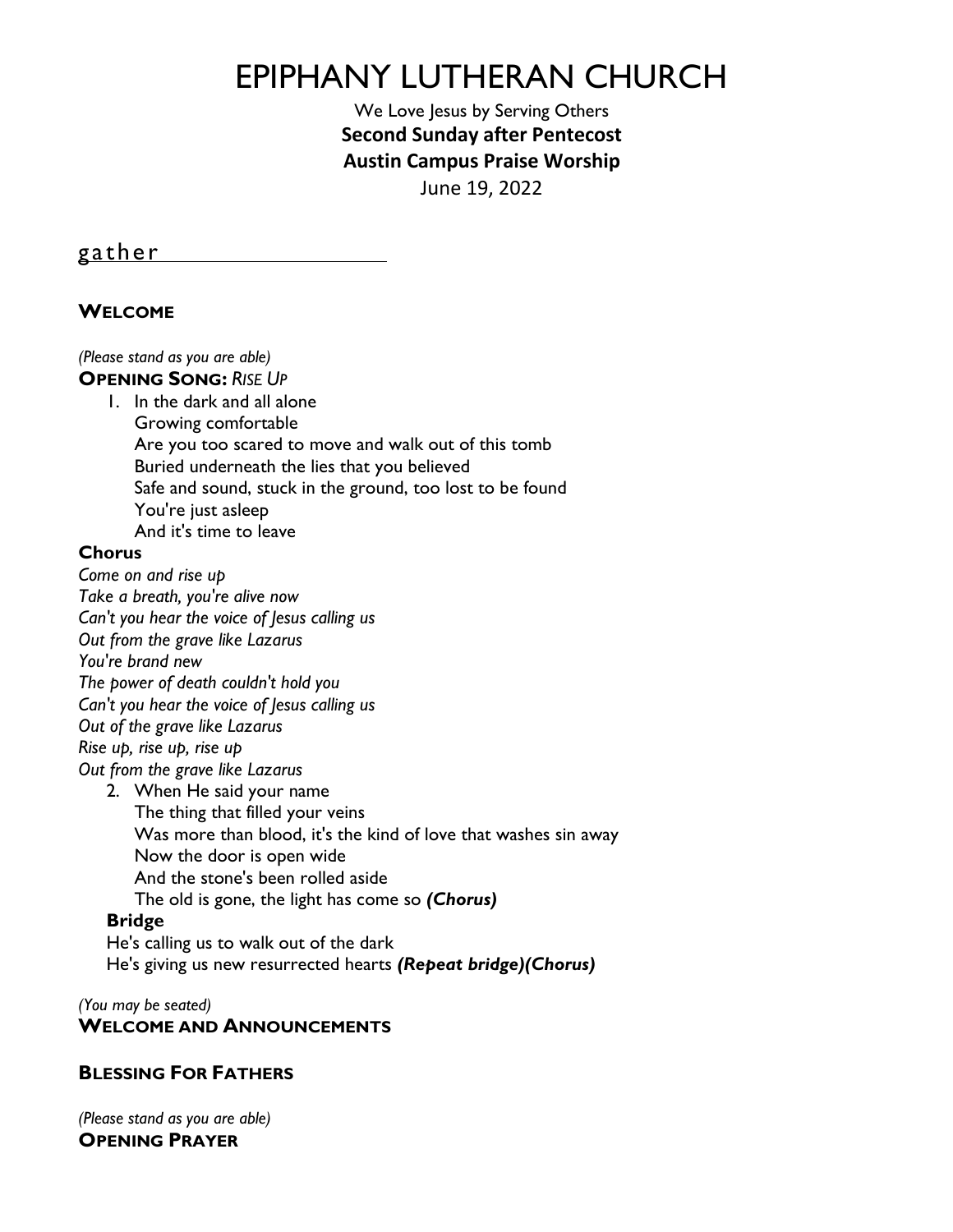## **CONFESSION AND FORGIVENESS**

- P: Blessed be the holy Trinity, $+$  one God, whose steadfast love endures forever.
- **C: Amen**
- P: Let us confess our sin in the presence of God and of one another.

*(silence for reflection and self-examination)*

- P: Merciful God,
- **C: we confess that we have not followed your path but have chosen our own way. Instead of putting others before ourselves, we long to take the best seats at the table. When met by those in need, we have too often passed by on the other side. Set us again on the path of life. Save us from ourselves and free us to love our neighbors. Amen.**
- P: Hear the good news! God does not deal with us according to our sins but delights in granting pardon and mercy. In the name of  $\pm$  Jesus Christ, your sins are forgiven. You are free to love as God loves.
- **C: Amen**

### **SHARING OF THE PEACE**

- P: The peace of the Lord be with you always.
- **C: And also with you.**

### **SONG OF PRAISE:** *MY JESUS*

1. Are you past the point of weary Is your burden weighing heavy Is it all too much to carry Let me tell you 'bout my Jesus Do you feel that empty feeling 'Cause shame's done all its stealing And you're desperate for some healing Let me tell you 'bout my Jesus

### **Chorus**

*He makes a way where there ain't no way Rises up from an empty grave Ain't no sinner that He can't save Let me tell you 'bout my Jesus His love is strong and His grace is free And the good news is I know that He Can do for you what He's done for me Let me tell you 'bout my Jesus And let my Jesus change your life Hallelujah, Hallelujah, Hallelujah Amen, amen, (amen)*

2. Who can wipe away the tears From broken dreams and wasted years And tell the past to disappear Oh and let me tell you 'bout my Jesus And all the wrong turns that you would Go and undo if you could Who can work it all for your good Let me tell you about my Jesus *(Chorus)*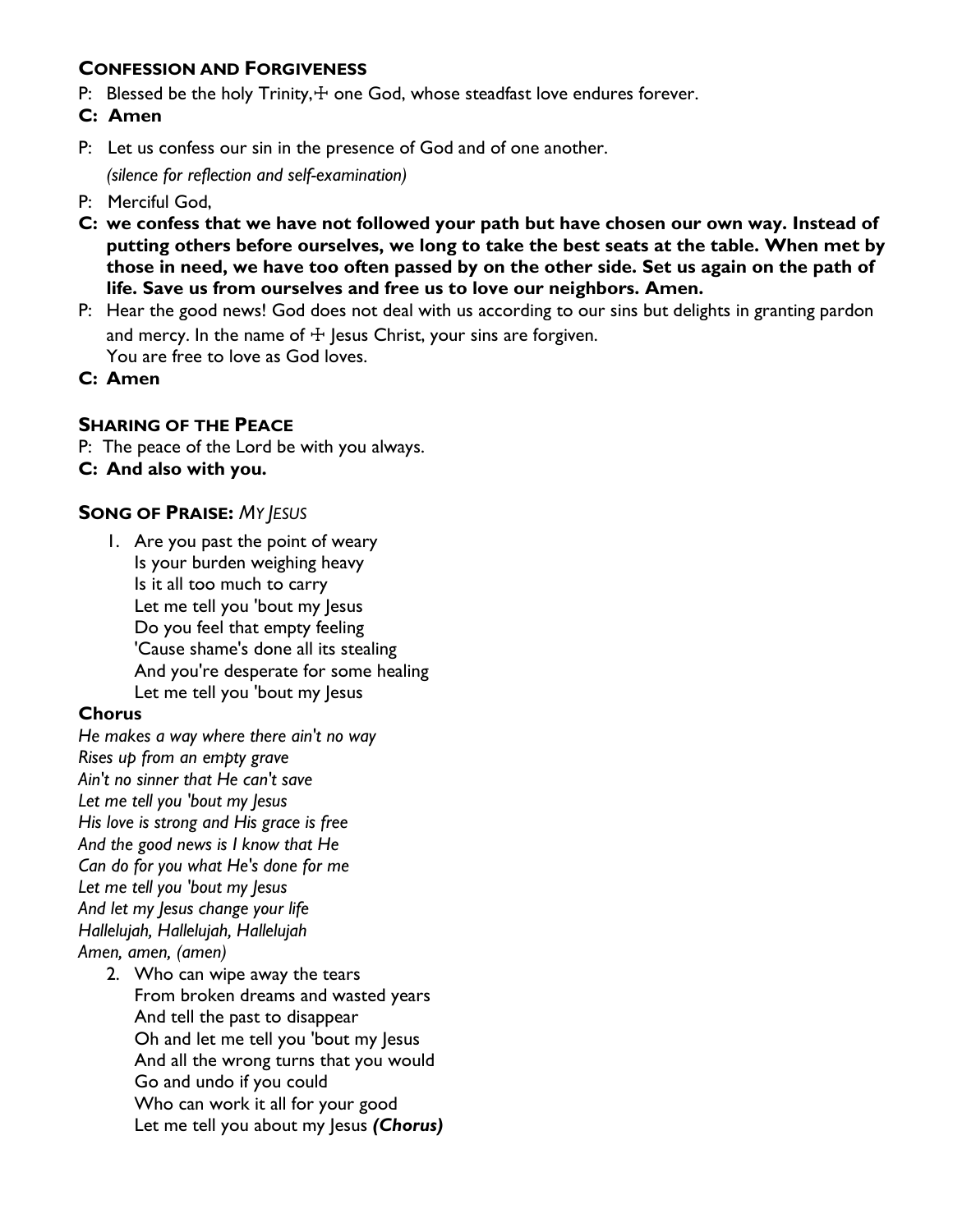3. Who would take my cross to Calvary Pay the price for all my guilty Who would care that much about me Let me tell you 'bout my Jesus, oh *(Chorus) Hallelujah, Hallelujah, Hallelujah Let my Jesus change your life*

*(Please be seated)* **WELCOMING THE CHILDREN**

Word

#### **FIRST READING:** *ISAIAH 65:1-9*

*1 I was ready to be sought out by those who did not ask, to be found by those who did not seek me. I said, "Here I am, here I am," to a nation that did not call on my name. 2 I held out my hands all day long to a rebellious people, who walk in a way that is not good, following their own devices; 3 a people who provoke me to my face continually, sacrificing in gardens and offering incense on bricks; <sup>4</sup>who sit inside tombs, and spend the night in secret places; who eat swine's flesh, with broth of abominable things in their vessels; <sup>5</sup>who say, "Keep to yourself, do not come near me, for I am too holy for you." These are a smoke in my nostrils, a fire that burns all day long. 6 See, it is written before me: I will not keep silent, but I will repay; I will indeed repay into their laps 7 their iniquities and their ancestors' iniquities together, says the LORD; because they offered incense on the mountains and reviled me on the hills, I will measure into their laps full payment for their actions. 8 Thus says the LORD: As the wine is found in the cluster, and they say, "Do not destroy it, for there is a blessing in it," so I will do for my servants' sake, and not destroy them all. (Continued)*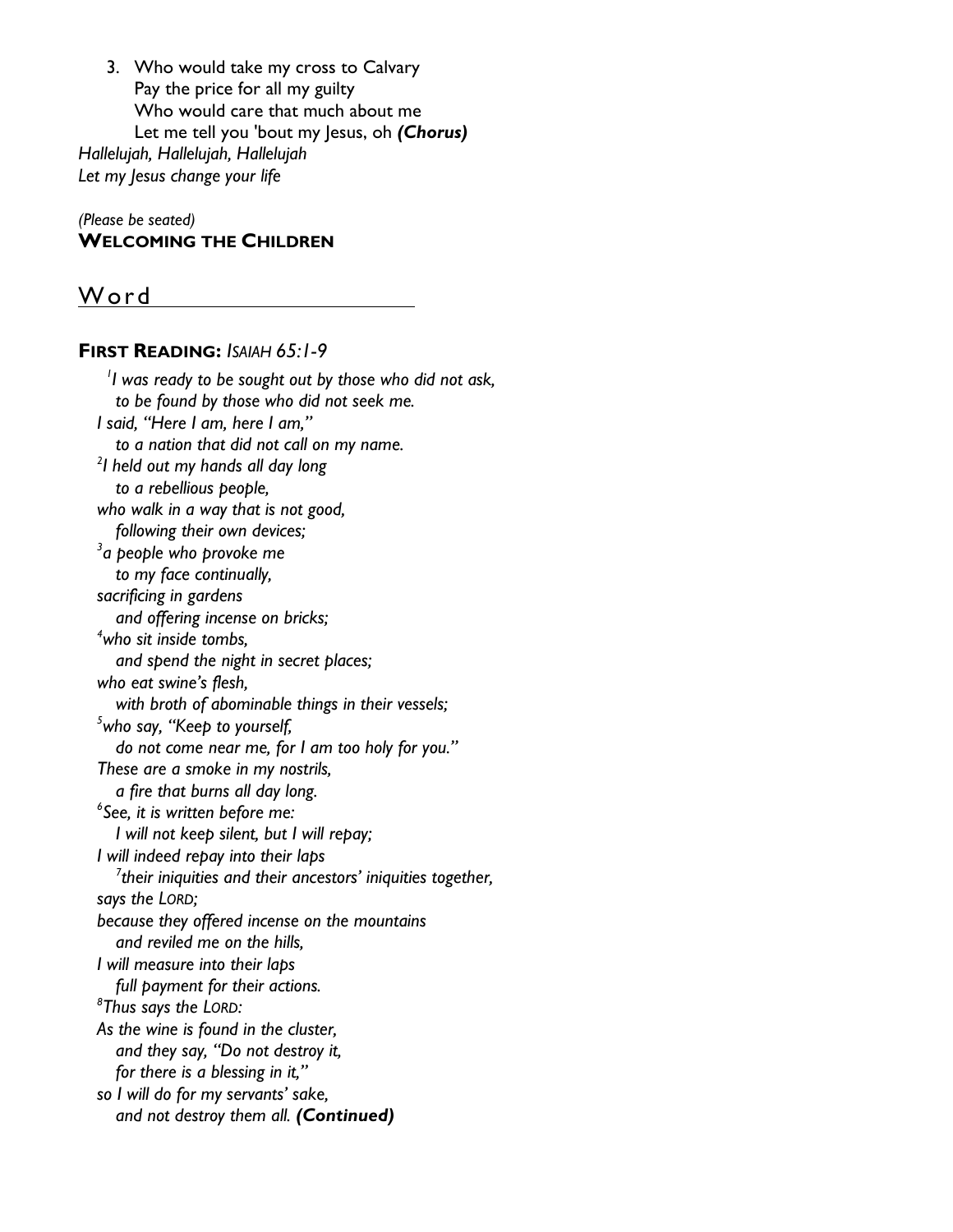*9 I will bring forth descendants from Jacob, and from Judah inheritors of my mountains; my chosen shall inherit it, and my servants shall settle there.*

A: The Word of the Lord

**C: Thanks be to God.**

## **SECOND READING:** *GALATIANS 3:23-29*

*<sup>23</sup>Now before faith came, we were imprisoned and guarded under the law until faith would be revealed. <sup>24</sup>Therefore the law was our disciplinarian until Christ came, so that we might be justified by faith. <sup>25</sup>But now that faith has come, we are no longer subject to a disciplinarian, <sup>26</sup>for in Christ Jesus you are all children of God through faith. <sup>27</sup>As many of you as were baptized into Christ have clothed yourselves with Christ. <sup>28</sup>There is no*  longer Jew or Greek, there is no longer slave or free, there is no longer male and female; for all of you are one in *Christ Jesus. <sup>29</sup>And if you belong to Christ, then you are Abraham's offspring, heirs according to the promise.*

A: The Word of the Lord

**C: Thanks be to God.**

*(Please stand as you are able)*

**GOSPEL SONG:** *GIVE US CLEAN HANDS* We bow our hearts, we bend our knees Oh Lord, come make us humble We turn eyes from evil things Oh Lord, cast out our idols

#### **Chorus**

*Give us clean hands, give us pure hearts Let us not lift our souls to another Give us clean hands, give us pure hearts Let us not lift our souls to another*

#### **GOSPEL:** *LUKE 8:26-39*

P: The holy gospel according to St. Luke.

#### **C: Glory to you, O Lord.**

*<sup>26</sup>Then [Jesus and his disciples] arrived at the country of the Gerasenes, which is opposite Galilee. <sup>27</sup>As he stepped out on land, a man of the city who had demons met him. For a long time he had worn no clothes, and he did not live in a house but in the tombs. <sup>28</sup>When he saw Jesus, he fell down before him and shouted at the top of his voice, "What have you to do with me, Jesus, Son of the Most High God? I beg you, do not torment me"—<sup>29</sup>for Jesus had commanded the unclean spirit to come out of the man. (For many times it had seized him; he was kept under guard and bound with chains and shackles, but he would break the bonds and be driven by the demon into the wilds.) <sup>30</sup>Jesus then asked him, "What is your name?" He said, "Legion"; for many demons had entered him. <sup>31</sup>They begged him not to order them to go back into the abyss.*

*<sup>32</sup>Now there on the hillside a large herd of swine was feeding; and the demons begged Jesus to let them enter these. So he gave them permission. <sup>33</sup>Then the demons came out of the man and entered the swine, and the herd rushed down the steep bank into the lake and was drowned.*

*<sup>34</sup>When the swineherds saw what had happened, they ran off and told it in the city and in the country. <sup>35</sup>Then people came out to see what had happened, and when they came to Jesus, they found the man from whom the demons had gone sitting at the feet of Jesus, clothed and in his right mind. And they were afraid. <sup>36</sup>Those who had seen it told them how the one who had been possessed by demons had been healed. <sup>37</sup>Then all the people of the surrounding country of the Gerasenes asked Jesus to leave them; for they were seized with great fear. So he got into the boat and returned. (Continued)*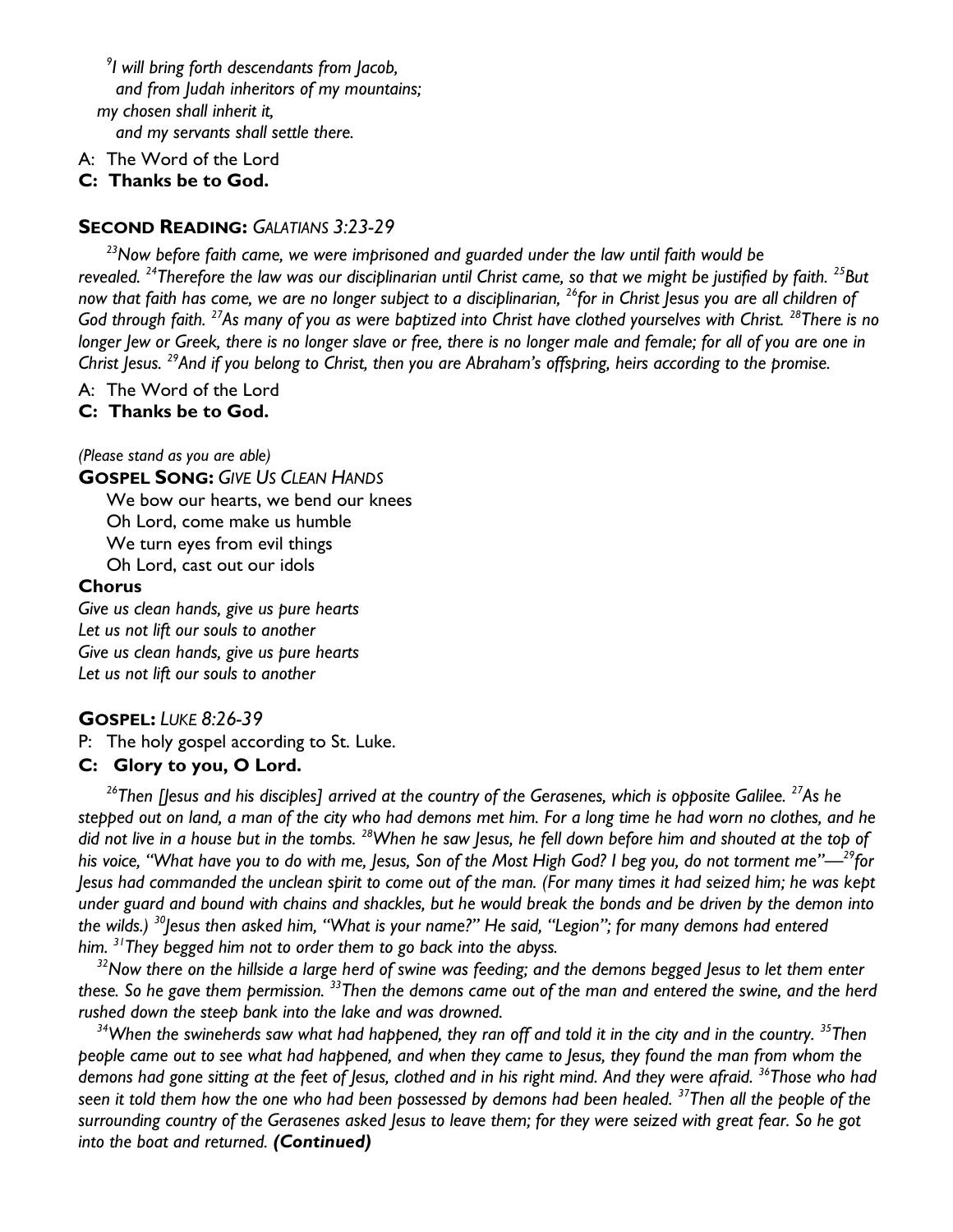*<sup>38</sup>The man from whom the demons had gone begged that he might be with him; but Jesus sent him away, saying, <sup>39</sup>"Return to your home, and declare how much God has done for you." So he went away, proclaiming throughout the city how much Jesus had done for him.*

P: The Gospel of the Lord.

## **C: Praise to you, O Christ.**

*(Please be seated)* **SERMON:** *REV. JULIE REUNING-SCHERER*

*(Please stand as you are able)*

## **APOSTLES' CREED**

A: Together with the whole church, let us confess our faith.

**C: I believe in God, the Father almighty, creator of heaven and earth.**

**I believe in Jesus Christ, God's only Son, our Lord, who was conceived by the Holy Spirit, born of the virgin Mary, suffered under Pontius Pilate, was crucified, died, and was buried; he descended to the dead. On the third day he rose again; he ascended into heaven, he is seated at the right hand of the Father, and he will come to judge the living and the dead.**

**I believe in the Holy Spirit, the holy catholic church, the communion of saints, the forgiveness of sins, the resurrection of the body, and the life everlasting. Amen.**

## **SONG OF THE DAY:** *GOD SO LOVED*

- 1. Come all you weary, come all you thirsty Come to the well that never runs dry Drink of the water; come and thirst no more
- 2. Come all you sinners, come find His mercy Come to the table; He will satisfy Taste of His goodness; find what you're looking for

### **Chorus 1**

*For God so loved the world that He gave us His one and only Son to save us Whoever believes in Him will live forever*

3. Bring all your failures, bring your addictions Come lay them down at the foot of the cross Jesus is waiting there with open arms, see His open arms

### **Chorus 2**

*For God so loved the world that He gave us*

*His one and only Son to save us*

*Whoever believes in Him will live forever*

*The power of hell forever defeated*

*Now it is well; I'm walking in freedom*

*For God so loved, God so loved the world*

## **Bridge**

Praise God, praise God from whom all blessings flow

Praise Him, praise Him for the wonders of His love *(Repeat bridge)*

*For God so loved the world that He gave us*

*His one and only Son to save (Chorus 2)*

4. Bring all your failures, bring your addictions Come lay them down at the foot of the cross Jesus is waiting, God so loved the world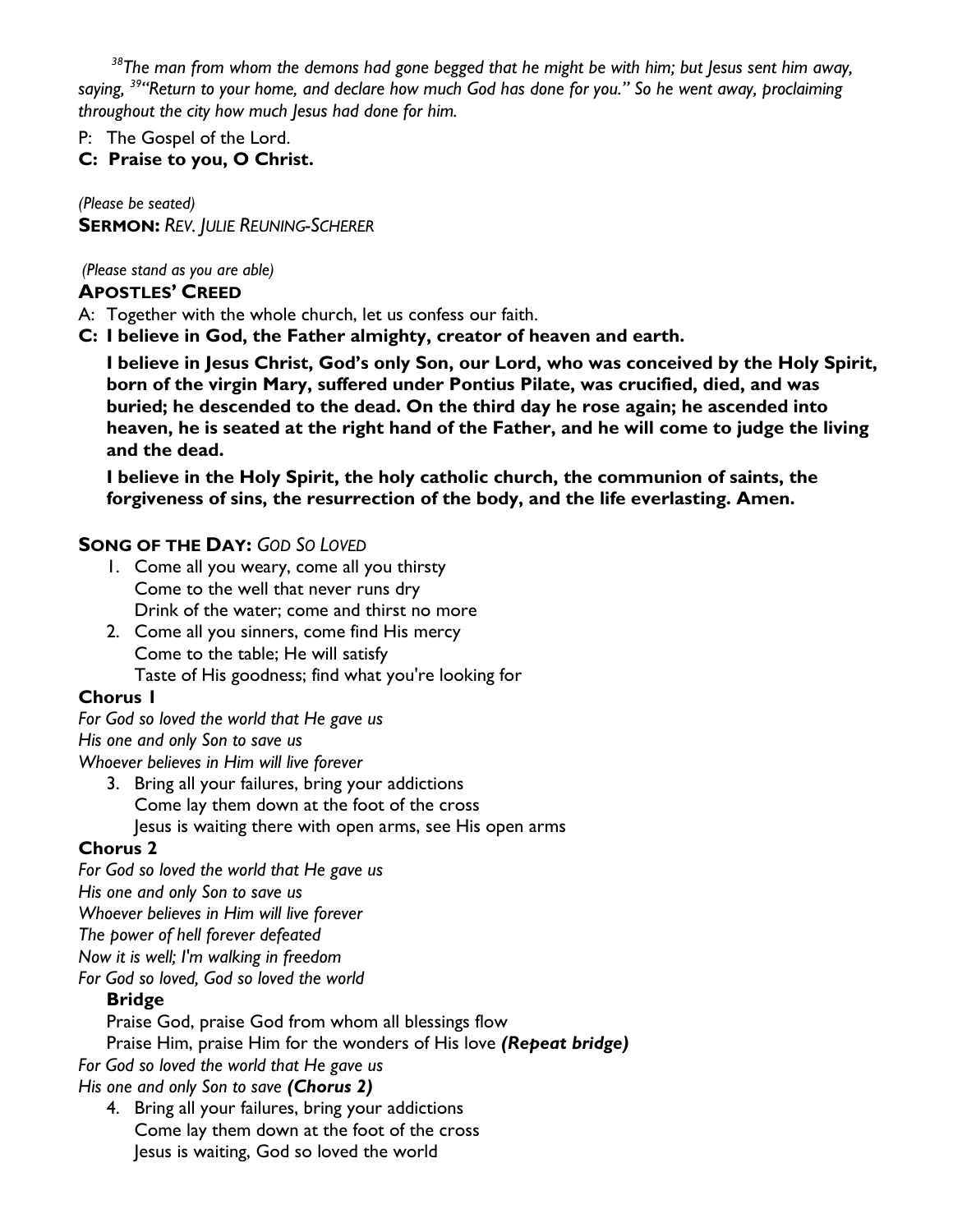#### *(Please be seated)*

#### **PRAYERS OF THE CHURCH** *(after each petition…)*

A: God, in your mercy,

**C: hear our prayer.** 

#### **OFFERING SONG:** *COME WHAT MAY*

1. Sometimes sorrow is the door to peace Sometimes heartache is the gift I need You're faithful, faithful In all things

## *Chorus*

*In every high in every low On mountaintops down broken roads You're still my rock; my hope remains I'll rest in the arms of Jesus*

*Come what may*

*Come what may*

*Come what may*

2. There is deep joy that You give to me There hurt meets the healing is a holy thing I see goodness, Your goodness In all things *(Chorus)*

*Come what may Come what may*

*Come what may*

#### **Bridge**

The Lord is my shepherd I shall not want He makes me lie down in green pastures The Lord is my shepherd leads me to still waters And he restores my soul *(Repeat bridge) (Chorus x2) Come what may Come what may*

*Come what may*

*Come what may*

*Please prayerfully consider giving by text or online: www.epiphanydayton.org/giveserve. You can also access GIVE+ Text instructions from the same drop-down menu or simply text the dollar amount of your contribution to 833- 941-1494.*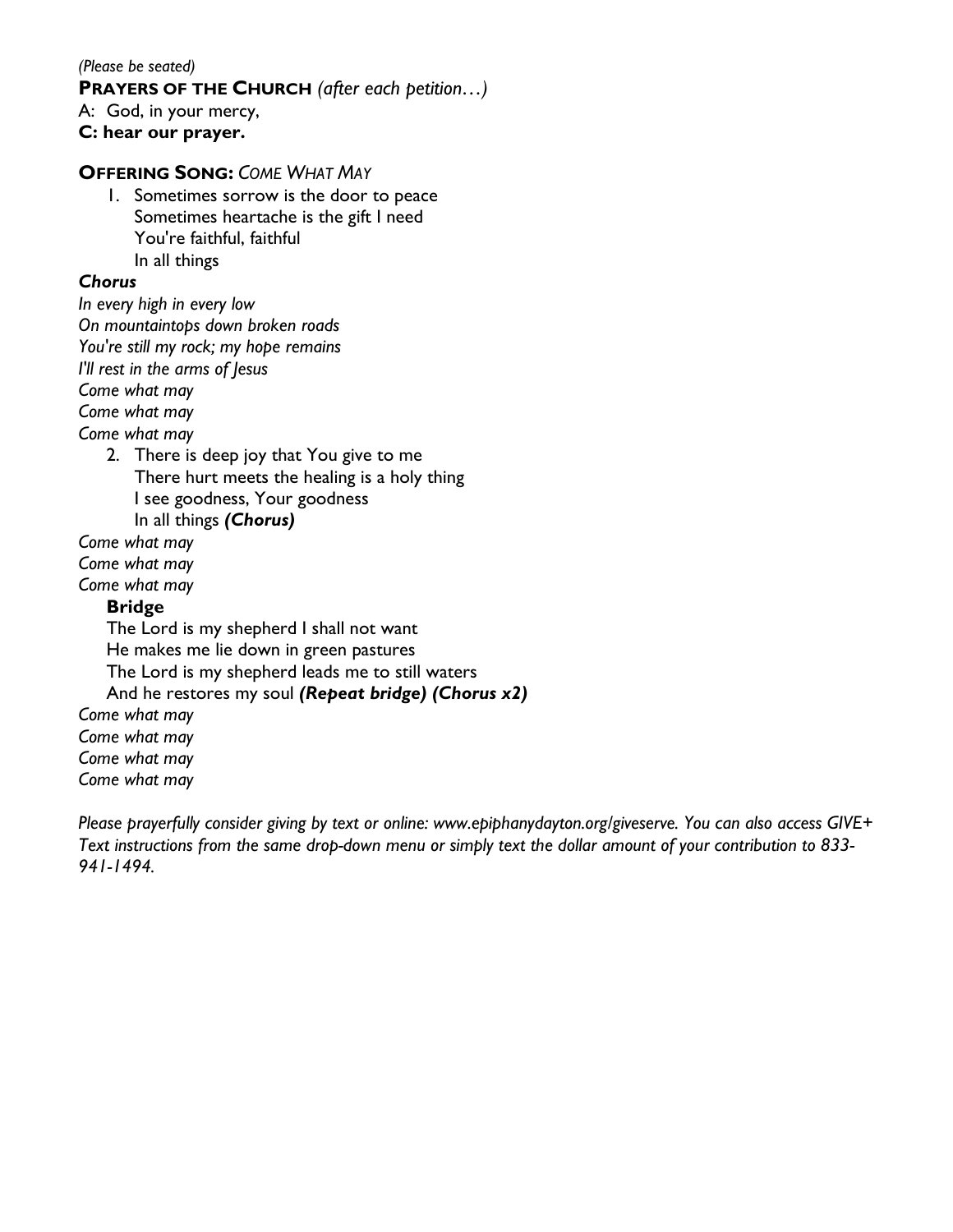```
meal
```
*(Please stand as you are able)*

## **OFFERING PRAYER**

- A: Let us pray: God of abundance: you have set before us a plentiful harvest. As we feast on your goodness, strengthen us to labor in your field, and equip us to bear fruit for the good of all, in the name of lesus.
- **C: Amen.**

## **THE GREAT THANKSGIVING**

- P: The Lord be with you.
- **C: And also with you.**
- P: Lift up your hearts.
- **C: We lift them to the Lord.**
- P: Let us give thanks to the Lord our God.
- **C: It is right to give our thanks and praise.**

## **EUCHARISTIC PRAYER**

## **THE LORD'S PRAYER**

**Our Father, who art in heaven, hallowed be thy name, thy kingdom come, thy will be done, on earth as it is in heaven. Give us this day our daily bread; and forgive us our trespasses, as we forgive those who trespass against us; and lead us not into temptation but deliver us from evil. For thine is the kingdom, and the power, and the glory, forever and ever. Amen.**

*(Please be seated)* **DISTRIBUTION OF COMMUNION**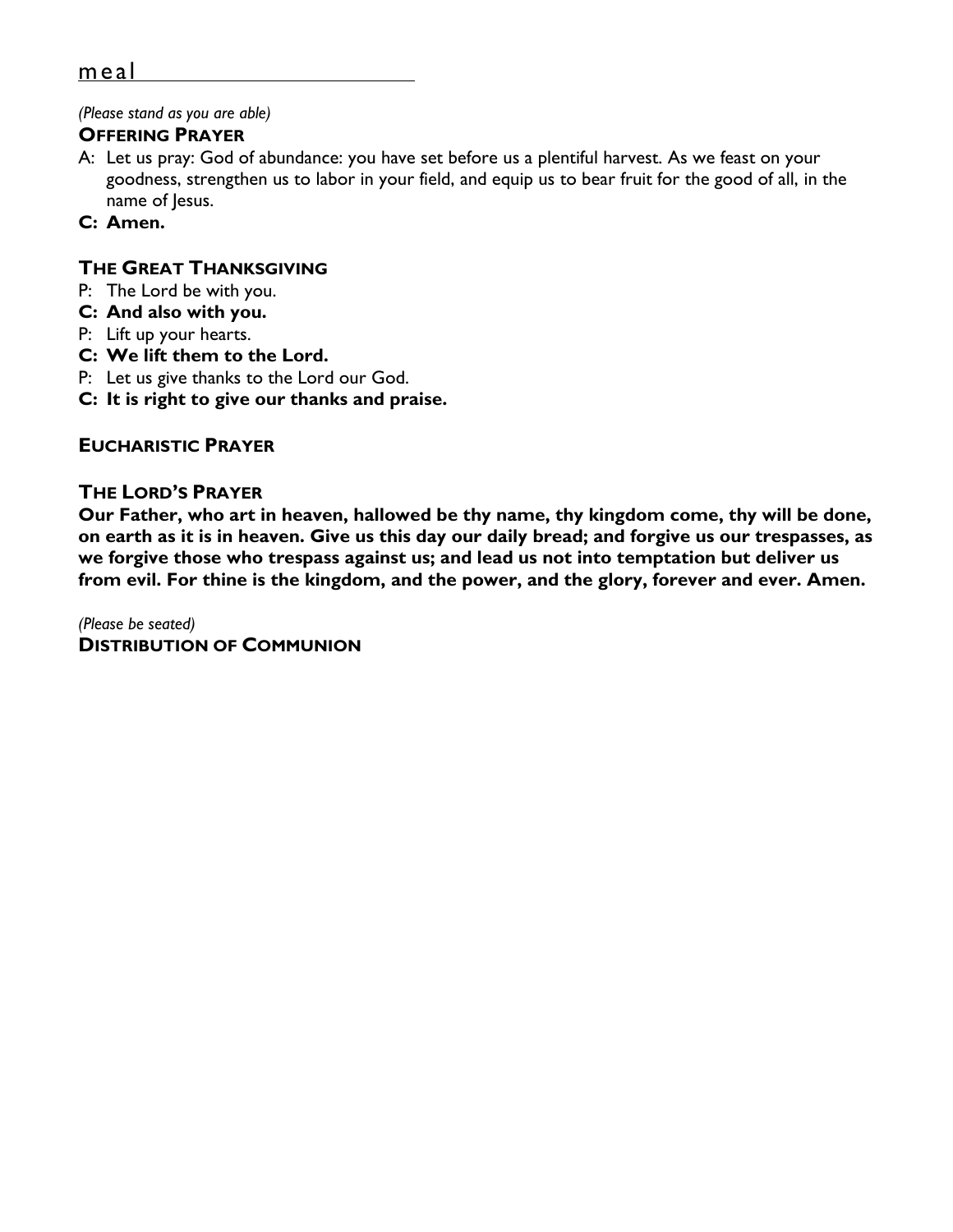## **COMMUNION SONG:** *COME TO THE TABLE*

1. We all start on the outside The outside looking in This is where grace begins We were hungry, we were thirsty With nothing left to give Oh, the shape that we were in Just when all hope seemed lost, Love opened the door for us

## **Chorus 1**

*He said come to the table*

*Come join the sinners who have been redeemed*

*Take your place beside the Savior*

*Sit down and be set free*

*Come to the table*

2. Come meet this motley crew of misfits These liars and these thieves There's no one unwelcome here So that sin and shame that you've brought with you You can leave it at the door And let mercy draw you near *(Chorus)*

### **Chorus 2**

*So come to the table Come join the sinners who have been redeemed Take your place beside the Savior Sit down and be set free Come to the table, come to the table*

### **Bridge**

To the thief and to the doubter, to the hero and the coward To the prisoner and the soldier, to the young and to the older All who hunger all who thirst, all the last and all the first All the paupers and the princes, all who've failed you've been forgiven All who dream and all who suffer, all who've loved and lost another All the chained and all the free, all who follow all who lead Anyone who's been let down, all the lost you have been found All who've been labeled right or wrong To everyone who hears this song *(Chorus 1)*

### *(Please stand as you are able)*

## **POST COMMUNION BLESSING**

P: The body and blood of our Lord Jesus Christ strengthen us and keep us in his grace.

**C: Amen.**

## **POST COMMUNION PRAYER**

A: Let us pray: Life-giving God, through this meal you have bandaged our wounds and fed us with your mercy. Now send us forth to live for others, both friend and stranger, that all may come to know your love. This we pray in the name of Jesus.

**C: Amen.**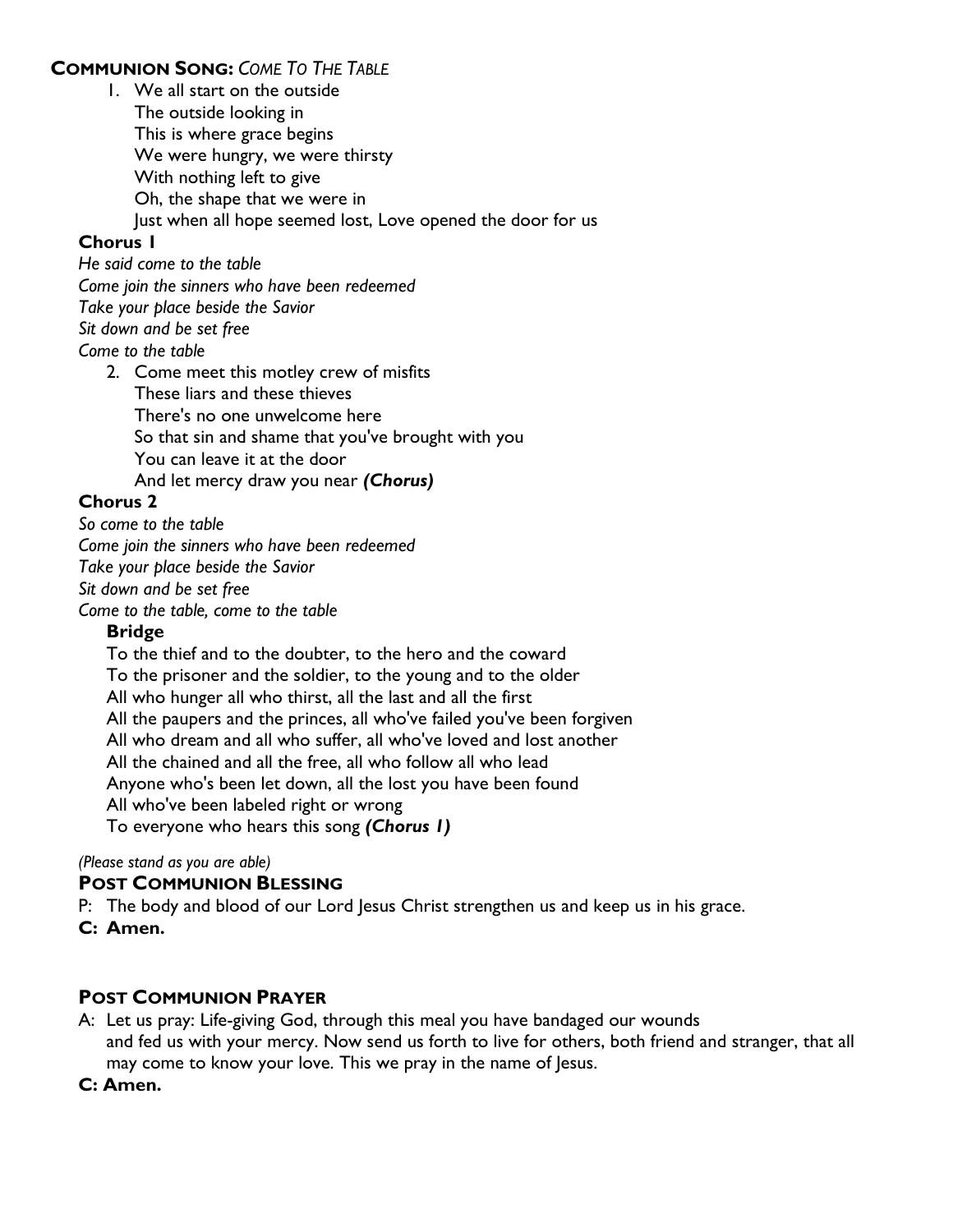## **BENEDICTION**

- P: The God of peace, Father,  $\pm$  Son, and Holy Spirit, bless you, comfort you, and show you the path of life this day and always.
- **C: Amen.**

## **SENDING SONG:** *ALL THE PEOPLE SAID AMEN*

1. You are not alone if you are lonely When you feel afraid, you're not the only We are all the same -- in need of mercy To be forgiven and be free It's all you got to lean on, but thank God, it's all you need

#### *Chorus*

*And all the people said Amen, whoa*

*And all the people said Amen*

*Give thanks to the Lord*

*For His love never ends*

*And all the people said Amen*

2. If you're rich or poor, well, it don't matter Weak or strong, you know love is what we're after We're all broken but we're all in this together God knows we stumble and fall

And He so loved the world that He sent is son to save us all *(Chorus)*

#### **Bridge**

Blessed are the poor in spirit who are torn apart Blessed are the persecuted and pure in heart Blessed are the people hungry for another start For theirs is the kingdom, the kingdom of God *(Chorus 2x) And all the people said Amen*

### **DISMISSAL**

L: Go in peace. Love your neighbor.

**C: Thanks be to God.**

# SERVING IN WORSHIP THIS WEEKEND

**Presiding and Preaching:** *Rev. Barry Scott* **Assisting Minister:** *Natalie Heimann* **Sound & Slides:** *Ted Meyer, Paige Pearson* **Praise Team:** *Lee Dixon, Bill Norman, Dick Lane, Al Grodrian, Michele Borns, Anastasia Rodgers, Carlin Heimann* **Communion Servers:** *Diana Pearson, Reid Pearson, Sienna Pearson, Levi Borns* **Usher:** *Emily Schluter, Todd Schluter* **Acolyte:** *Ella Norman, Nora Ziedses des Plantes* **Livestream:** *Anthony Brown, Ryan Pearson*

## **Scripture Readings for 6/26/2022, Third Sunday after Pentecost:**

*1 Kings 19:15-16, 19-21, Psalm 16, Galatians 5:1, 13-25, Luke 9:51-62*